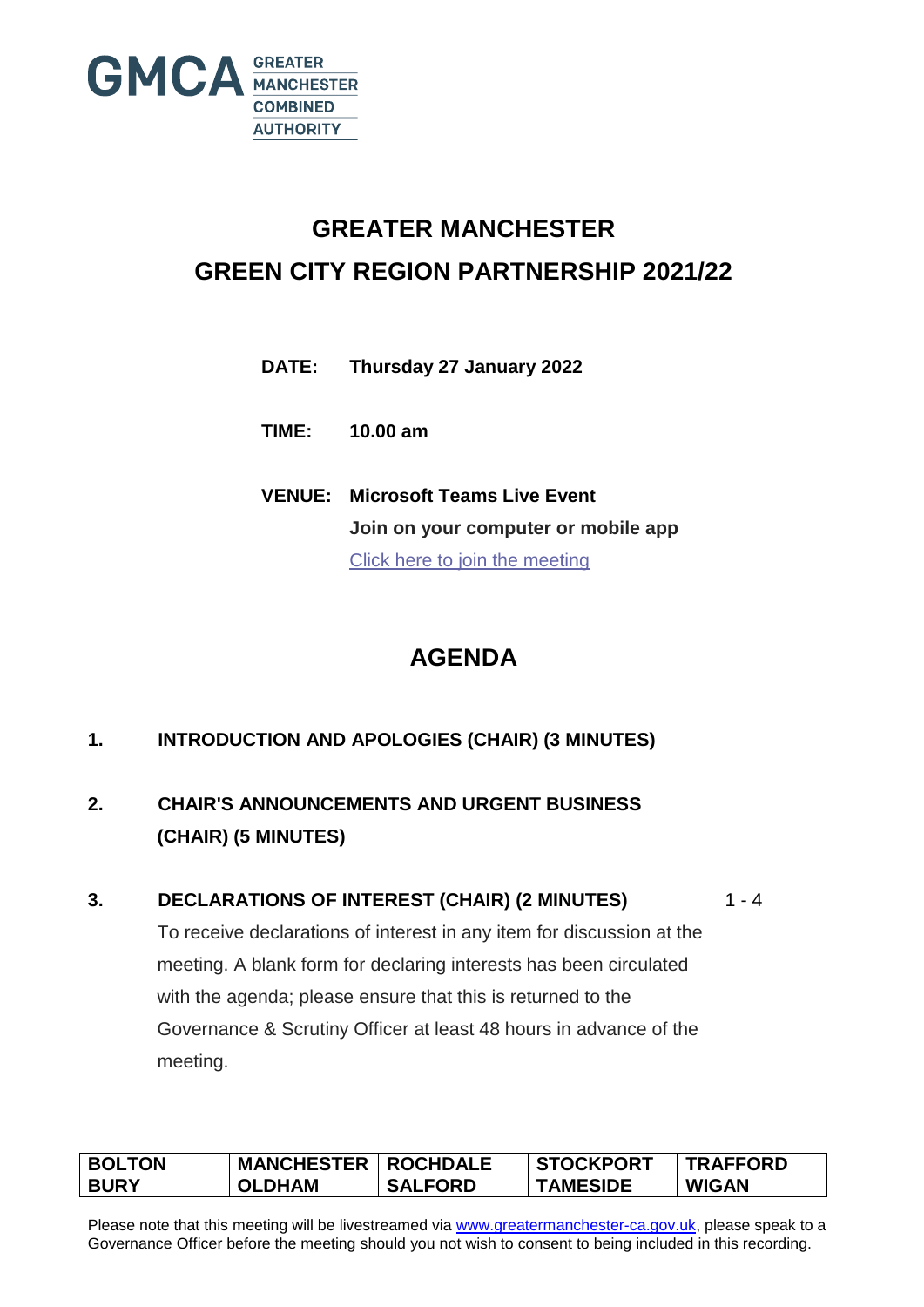#### **FOR AGREEMENT**

- **4. TO APPROVE THE MINUTES OF THE PREVIOUS MEETING DATED 15 OCTOBER 2022 (CHAIR) (5 MINUTES)** 5 - 10
- **5. PROGRESS REPORT - 5 YEAR ENVIRONMENT PLAN (5YEP) (10 MINUTES)** 11 - 26

Report of Mark Atherton, Environment Director, GMCA

### **ORDINARY BUSINESS**

#### **6. WORK PROGRAMME 2021 & CHALLENGE GROUP UPDATES** 27 - 46 **(20 MINUTES)**

Thematic Challenge Group Chairs

### **FOR DISCUSSION**

- **7. GO NEUTRAL FRAMEWORK (20 MINUTES)** Report and Presentation by Sarah Holland, Energy Lead, GMCA 47 - 62
- **8. SOCIAL VALUE ELEMENTS OF GREATER MANCHESTER WASTE CONTRACT - TO FOLLOW (20 MINUTES)** Presentation by John Wrigley, Regional Director, SUEZ
- **9. RETROFIT ACCELERATOR (20 MINUTES)** Presentation by Sean Owen, Head of Low Carbon, GMCA 63 - 70

## **FOR INFORMATION**

**10. GREATER MANCHESTER RETROFIT PLAN (10 MINUTES)** Report of Sean Owen, Head of Low Carbon, GMCA 71 - 122